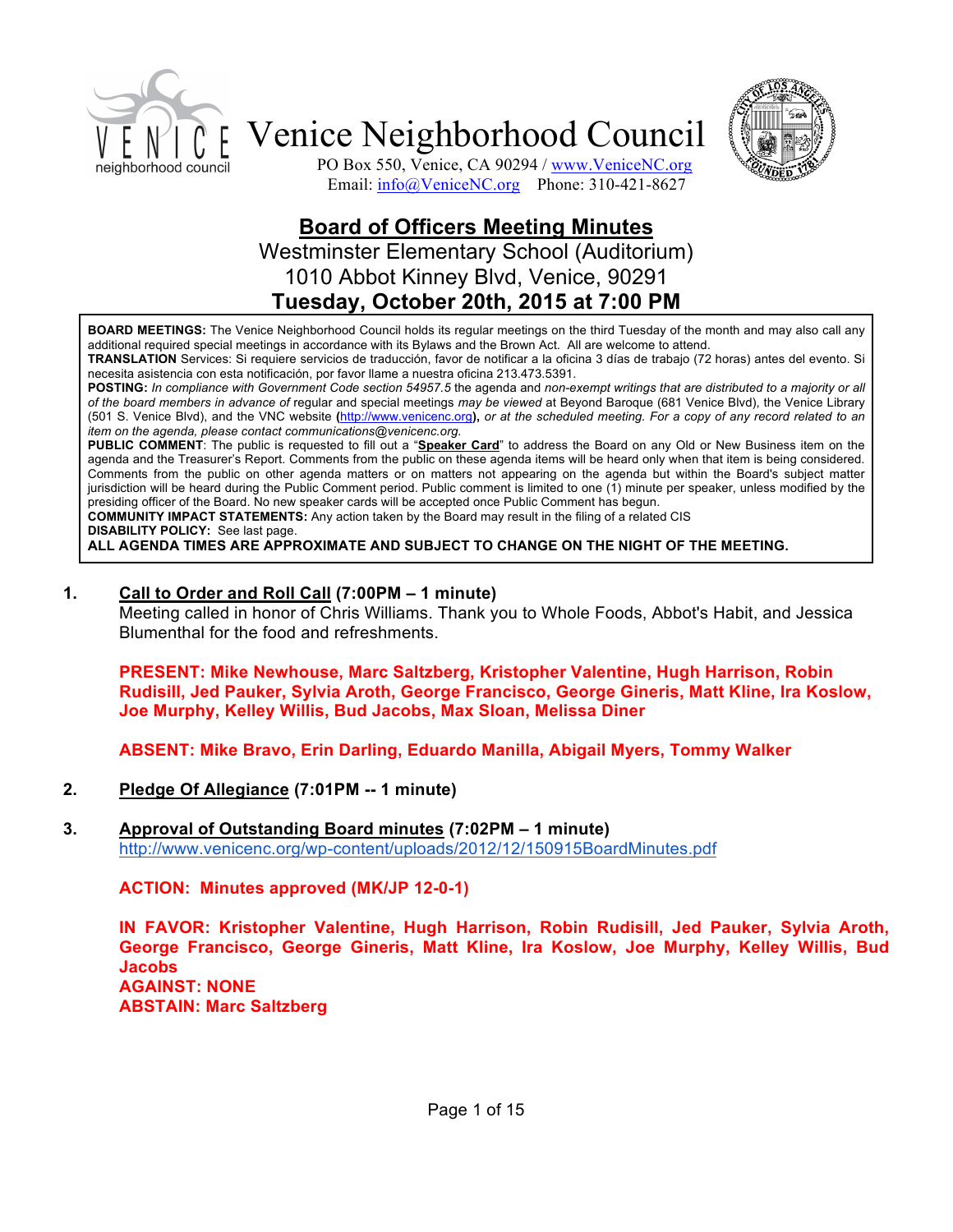



PO Box 550, Venice, CA 90294 / www.VeniceNC.org Email:  $info@V$ eniceNC.org Phone: 310-421-8627

### **4. Approval of the Board Agenda (7:03PM – 1 minute)**

**ACTION: 12A and 12F postponed for one month. Agenda approved (KW/RR 12-0-1)**

**IN FAVOR: Kristopher Valentine, Hugh Harrison, Robin Rudisill, Jed Pauker, Sylvia Aroth, George Francisco, George Gineris, Matt Kline, Ira Koslow, Joe Murphy, Kelley Willis, Bud Jacobs AGAINST: NONE ABSTAIN: Marc Saltzberg**

**5. Declaration of Ex Parte Communications or Conflicts-Of-Interest (7:04PM -- 1 minute)**  All Board members shall declare any ex parte communications or conflicts-of interest relating to items on this meeting's agenda. **Marc Saltzberg spoke re: to 11A**

**Mike Newhouse arrived.**

- **6. Scheduled Announcements and Presentations (7:05PM 45 minutes)**
- **A Public Safety LAPD Report (10 minutes):** Senior Lead Officers Peggy Thusing (25120@lapd.lacity.org), Kristan Delatori (32914@lapd.lacity.org), Gregg Jacobus, 35162@lapd.lacity.org, Lt. Lydia Leos 23216@lapd.lacity.org, OFW Beach Detail Supervisor. *Includes a monthly Venice crime report and updates on law enforcement issues in Venice.*

### **Max Sloan arrived.**

- **B Government Reports (15 minutes)** (Representatives have standing place on the agenda, but are not always available to attend)
	- City Councilmember Mike Bonin, Field Deputy, Jesus "Chuy" D. Orozco, 310-568-8772 (jesus.d.orozco@lacity.org)
	- Congressman Ted Lieu, Representative Janet Turner, 310-496-9896 janet.turner@mail.house.gov
	- U.S. Senator Dianne Feinstein, Representative Cameron I. Onumah, (310) 914-7300 (Cameron\_Onumah@feinstein.senate.gov)
	- State Senator Ben Allen, Representative Fernando Morales, 310-318-6994 (fernando.morales@sen.ca.gov)
	- State Assemblyperson Autumn Burke, Rep Odysseus Bostick, 310-412-6400 (odysseus.bostick@asm.ca.gov)
	- LA County Supervisor Sheila Kuehl Westside Field Deputy Rachel Zaiden, 213-974-3333 (rzaiden@bos.lacounty.gov)
	- Mayor Eric Garcetti, Westside Deputy, Daniel Tamm, 213-978-0836 (Daniel.Tamm@Lacity.org)
	- Eiiah Cooper Oakwood Rec Park Director, 310-452-7479 (ejiah.cooper@lacity.org)
	- Commissioner Joel Jacinto Board of Public Works; Rep Shelley Wong (shelley.wong@lacity.org)

### **Melissa Diner arrived.**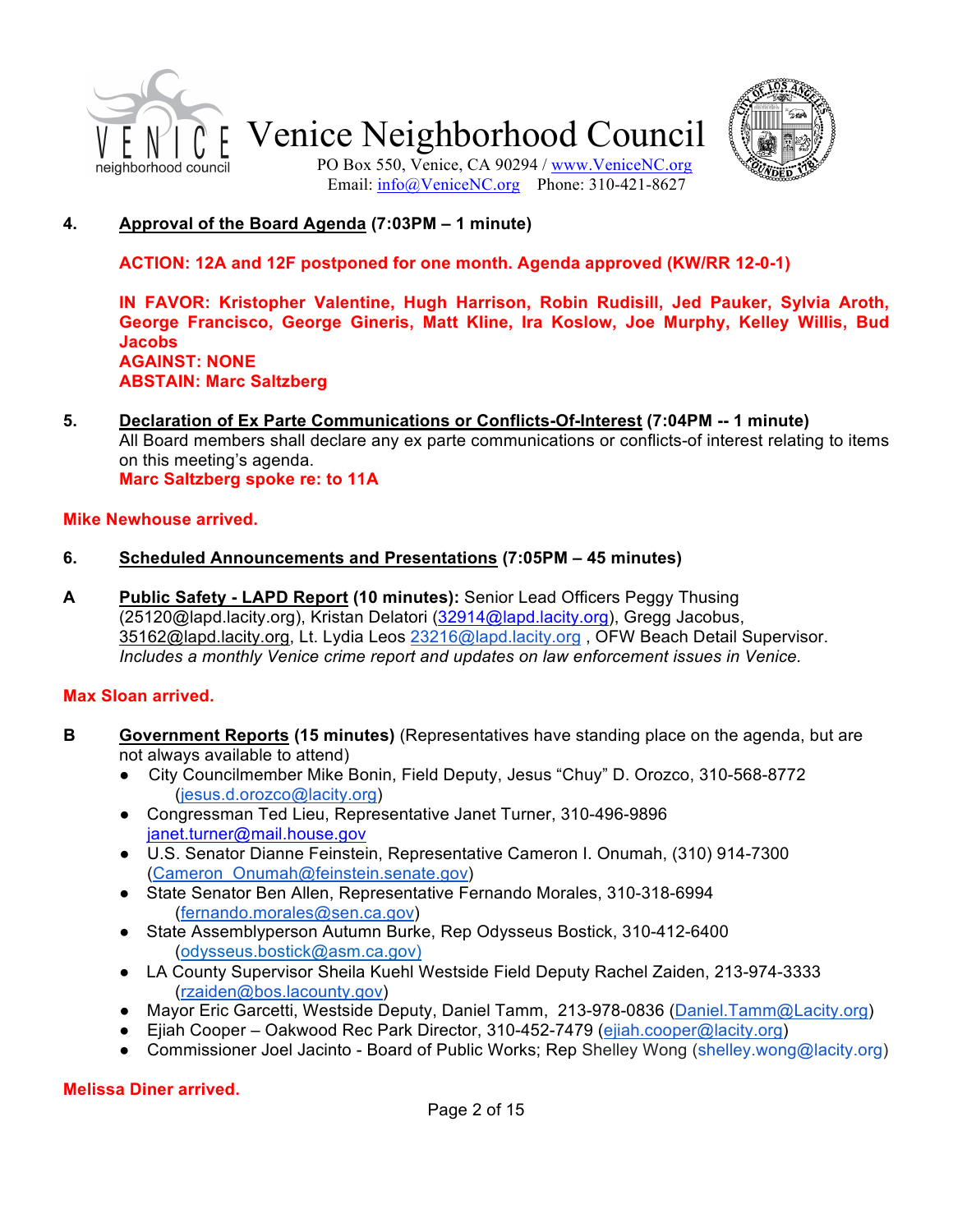



PO Box 550, Venice, CA 90294 / www.VeniceNC.org Email: info@VeniceNC.org Phone: 310-421-8627

### **C VNC Announcements (5 Minutes)**

- President Mike Newhouse (President@VeniceNC.org)
- Vice President Marc Saltzberg (VicePresident@VeniceNC.org)
- Westside Regional Alliance of Councils- Mike Newhouse, WRAC President, Marc Saltzberg, VNC Representatives. (Chair@westsidecouncils.org),
- Los Angeles Neighborhood Council Coalition (LANCC) Ivan Spiegel (Parliamentarian@VeniceNC.org)
- VNC Elections 2016: Ivan Spiegel, Elizabeth Wright
- VNC Representative to DWP: Dede Audet
- Venice Chamber Of Commerce: Carl Lambert, President (carl@lambertinc.com)

#### **D Great Venice Toy Drive (3 Minutes)** Mariana Aguilar (thegreatvenicetoydrive@gmail.com)

Please save the date. Sat Dec 19, 2015 10am – 2pm @ Oakwood Recreation Center, Venice, CA, We currently plan for the Festival to include the toy giveaway, arts and crafts, a moon bounce, face painting, a used book giveaway, free food, free photos with Santa (for at least a portion of the event), and a snow play area. Please also feel free to contact members of the committee with any questions or with any ideas you have as to how to improve the event. We will be collecting toys beginning in November, including at the November and December Board meetings.

#### **E Venice Bikeshare Update (5 Minutes)** (Jessie Holzer jessie.holzer@lacity.org)

Provide an update on planned Venice bikeshare station locations

#### **F Revisions to LA Billboard Ordinance (5 Minutes)** (Patrick Frank plf@grabados.org) **[EXHIBIT]**

Venice Residents should inform themselves about the CPC action on revising the LA Billboard Ordinance.

- **7. Treasurer's Report (7:50PM 5 minutes)** Hugh Harrison on behalf of Budget & Finance Committee, (Treasurer@VeniceNC.org) [Discussion and possible action] **[EXHIBIT]**
- **A MOTION:** The Venice Neighborhood Council approves the attached Monthly Expenditure Reports for September 2015. Recommended by Budget and Finance Committee 3-0-0 [10/6/15]

#### **ACTION: Motion approved (HH/MK 12-0-1)**

**IN FAVOR: Marc Saltzberg, Kristopher Valentine, Hugh Harrison, Robin Rudisill, Jed Pauker, Sylvia Aroth, George Francisco, George Gineris, Matt Kline, Ira Koslow, Joe Murphy, Kelley Willis, Bud Jacobs AGAINST: NONE ABSTAIN: Mike Newhouse**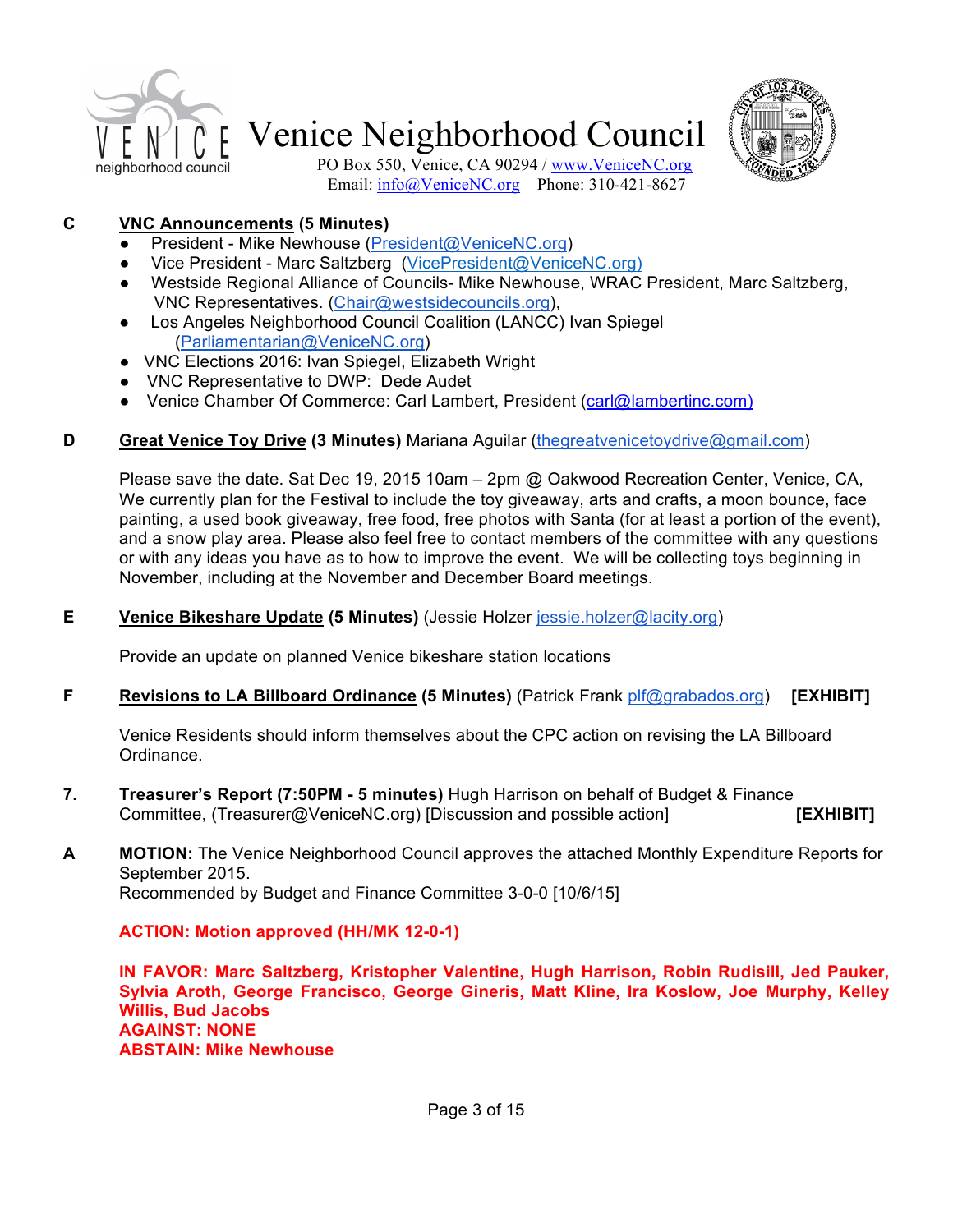



PO Box 550, Venice, CA 90294 / www.VeniceNC.org Email: info@VeniceNC.org Phone: 310-421-8627

**B MOTION:** The Venice Neighborhood Council allocates \$500 from Board Community Improvement Projects to the Vera Davis Thanksgiving event. Neighborhood Committee Vote 12-0-1 [9/24/2015] Recommended by Budget and Finance Committee 3-0-0 [10/6/15]

#### **ACTION: Motion approved (HH/JP 13-0-1)**

**IN FAVOR: Marc Saltzberg, Kristopher Valentine, Hugh Harrison, Robin Rudisill, Jed Pauker, Sylvia Aroth, George Francisco, George Gineris, Matt Kline, Ira Koslow, Joe Murphy, Kelley Willis, Bud Jacobs AGAINST: NONE ABSTAIN: Mike Newhouse**

**C MOTION:** The Venice Neighborhood Council shall hire a graphic artist to assist in the preparation of outreach and election materials. Recommended by Budget and Finance Committee 3-0-0 [10/6/15]

**ACTION: Amendment to have Outreach Committee will create a formal proposal and bring back to the board (HH/SA 15-0-1)**

**IN FAVOR: Marc Saltzberg, Kristopher Valentine, Hugh Harrison, Robin Rudisill, Jed Pauker, Sylvia Aroth, Melissa Diner, George Francisco, George Gineris, Matt Kline, Ira Koslow, Joe Murphy, Max Sloan, Kelley Willis, Bud Jacobs, AGAINST: NONE ABSTAIN: Mike Newhouse**

**Motion approved as amended (HH/SA 15-0-1)**

**IN FAVOR: Marc Saltzberg, Kristopher Valentine, Hugh Harrison, Robin Rudisill, Jed Pauker, Sylvia Aroth, Melissa Diner, George Francisco, George Gineris, Matt Kline, Ira Koslow, Joe Murphy, Max Sloan, Kelley Willis, Bud Jacobs, AGAINST: NONE ABSTAIN: Mike Newhouse**

### **8. General Consent Calendar (7:55PM -- 1 minute)**

*[All agenda items on the Consent Calendar will pass when the Consent Calendar is approved. No discussion or Public Comment is allowed on any item. Items may be removed by any board member or stakeholder. Removed items will go to the end of the agenda and be treated as regular agenda items with discussion and public comment.]*

### **A Approval of Election Procedures Stipulation Worksheet** (Ivan Spiegel elections@venicenc.org) **[EXHIBIT]**

**MOTION:** The VNC Board approves the 2016 Election Procedures Stipulation Worksheet as recommended by the Elections Committee with the following choices:

Page 4 of 15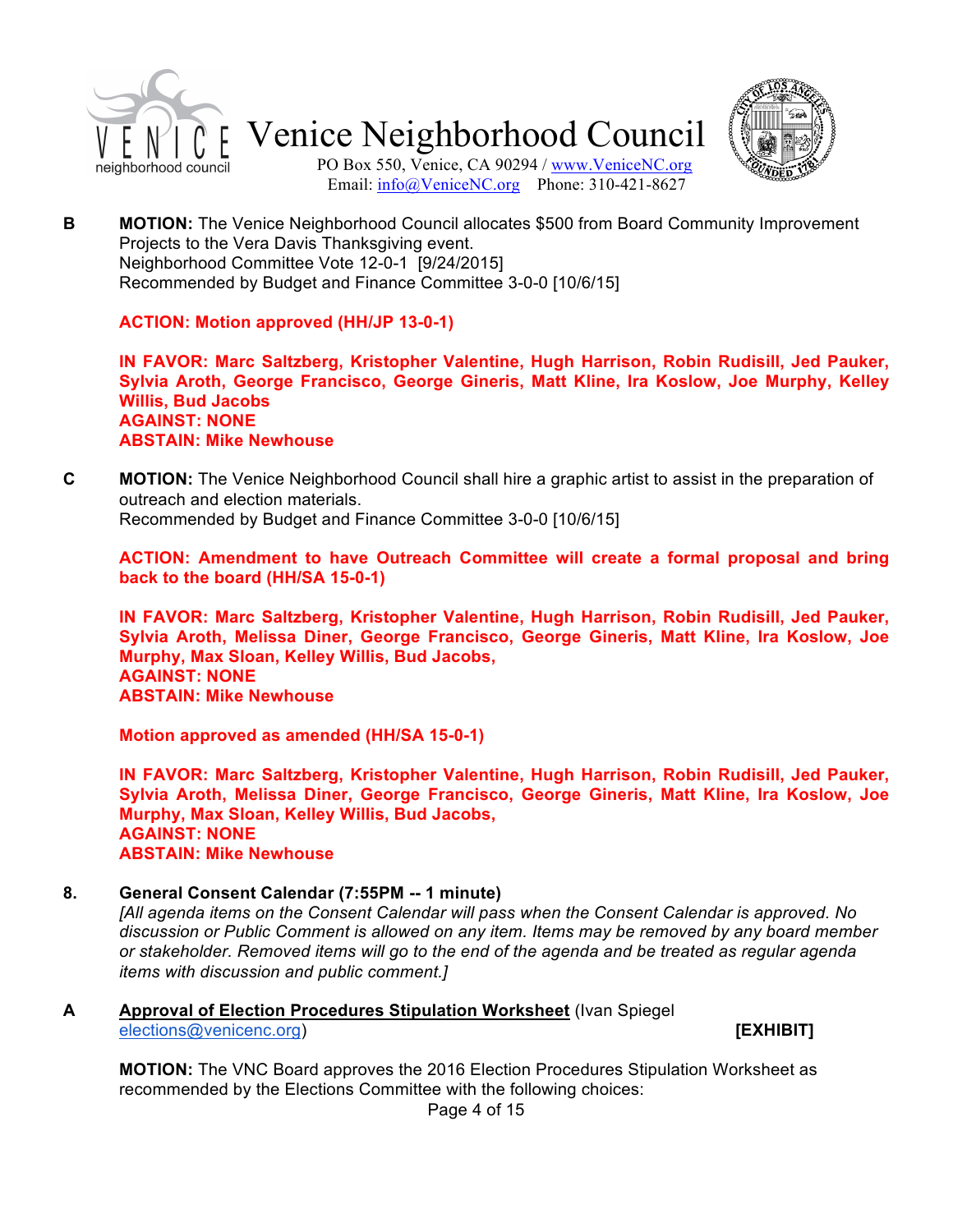



PO Box 550, Venice, CA 90294 / www.VeniceNC.org Email: info@VeniceNC.org Phone: 310-421-8627

Election Time: 10AM to 6PM Election Location: Westminster School Translation: Spanish Election Chairs: Elizabeth Wright, Ivan Spiegel Outreach Chair: Sylvia Aroth

### **B Motion to Accelerate Street Repairs** (Marc Saltzberg vicepresident@venicenc.org)

**MOTION:** WHEREAS, the City of Los Angeles Bureau of Street Services Small Truck Street Repair Program made minor street repairs at 7 locations on September 21st, 2015 but referred 8 additional locations to BSS District Maintenance, 8 others to BSS Resurfacing Division and did not repair two others (see locations:

http://www.venicenc.org/wp-content/uploads/2012/09/Street-Repairs-NC-Req-form-1-2015\_final.pdf AND WHEREAS, all locations were suggested by residents and representatives of residents serving on the VNC Neighborhood Committee;

THEREFORE BE IT RESOLVED, that the Venice Neighborhood Council Board refers the unrepaired 18 locations to CD11 Council Member Mike Bonin for evaluation for accelerated repairs and possible funding.

#### **ACTION: Consent Calendar approved (IK/JP 15-0-1).**

**IN FAVOR: Marc Saltzberg, Kristopher Valentine, Hugh Harrison, Robin Rudisill, Jed Pauker, Sylvia Aroth, Melissa Diner, George Francisco, George Gineris, Matt Kline, Ira Koslow, Joe Murphy, Max Sloan, Kelley Willis, Bud Jacobs, AGAINST: NONE ABSTAIN: Mike Newhouse**

#### **9. Land Use and Planning Committee (LUPC) Consent Calendar (7:51 PM -- 1 minute)**

*[All agenda items on the Land Use and Planning Committee (LUPC) Consent Calendar will pass when the LUPC Consent Calendar is approved. No discussion or Public Comment is allowed on any item. Items may be removed by any Board member or Stakeholder. Removed items will go to the end of agenda item 11. Land Use and Planning Committee and will be treated as regular LUPC agenda items, with discussion and public comment.*

#### **A Due Process Considerations re. ZA Determination for 320 Sunset Ave, Oakwood Subarea,**

Robin Rudisill, Chair & Mark Kleiman ZA-2013-3376-CDP-CUB-SPP-1A

West L.A. Area Planning Commission Appeal Hearing Wednesday October 21, 2015, 4:30 pm, Henry Medina West L.A. Parking Enforcement Facility 2<sup>nd</sup> Floor, Roll Call Room, 11214 Exposition Blvd Due process concerns re. ZA approval without final plans and without public review/hearing for significant changes to project specs.

For copy of citizen Appeal of CDP, CUB & SPP Determination: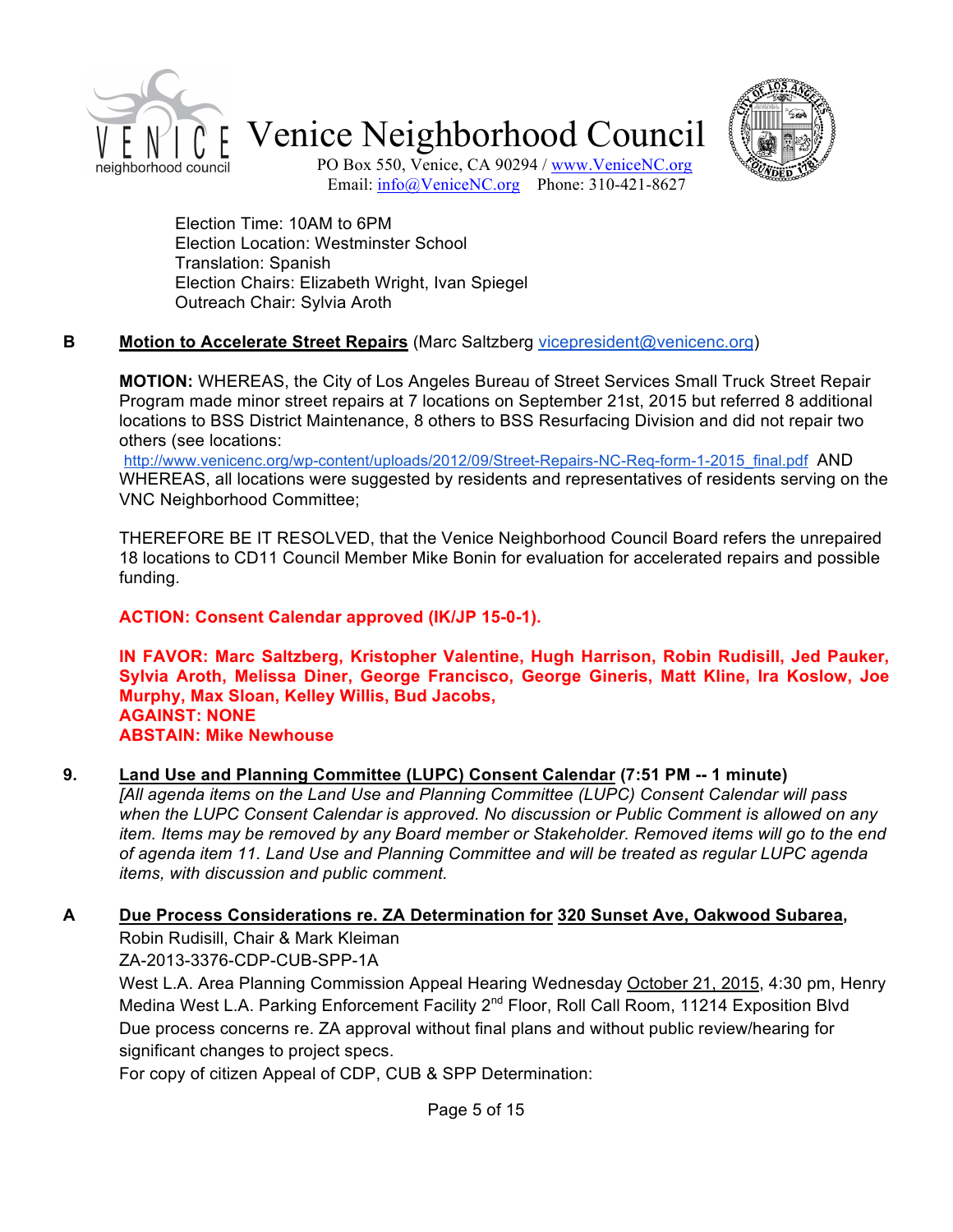



PO Box 550, Venice, CA 90294 / www.VeniceNC.org Email: info@VeniceNC.org Phone: 310-421-8627

### *http://www.venicenc.org/320-sunset-ave/*

### **Recommended by LUPC on 10-5-15: 6-0-0 (RR/MK)**

**MOTION:** The VNC Board recommends to the West L.A. Area Planning Commission that they consider the numerous procedural due process issues in their decision on this Appeal, including:

1. Significant and ongoing ex-parte communications

2. Inappropriate and insufficient Exhibit A plans

3. That, in spite of the significance of the changes to the project, it was not sent back to the community to review through the Public **City** Hearing process

4. That the ZA assigned was not changed to another ZA when the project changed significantly, as is usually done when a case has another **Public** City Hearing due to significant project changes 5. Insufficient community outreach

## **B 78 Market St (aka 1501 Pacific Ave), North Venice Subarea,** CM-1 zone, General Plan

Land Use Plan designation: Limited Manufacturing

ZA-2014-4913-CDP-SPP and ENV-2014-4914-CE

VCZSP Compliance: SPP

*http://www.venicenc.org/78-market-st/*

City Hearing Thursday October 22, 2015, 10:00 am, West L.A. Municipal Bldg,  $2^{nd}$  floor Hearing Room, 1645 Corinth Ave

Project Description: remodel of existing 2,310 sq ft (2,121 sq ft per ZIMAS) commercial structure, consisting of a change of use of the ground floor from medical office to 1,823 sq ft floor area of retail use and a 1,531 sq ft 2<sup>nd</sup> story addition consisting of 1,092 sq ft floor area of retail use and 329 sq ft floor area of office use. The project will result in a 27' 6" tall, 3,581 sq ft commercial structure, on a 3,784.7 sq ft lot, with grandfathered parking for the 1<sup>st</sup> floor (parking grandfathered at 0 as there is no parking increase required for change of use due to decrease in parking required based on current LUP parking regulations for a change from medical office use, 1 space for each 150 sq ft floor area, to retail use, 1 space for each 225 sq ft floor area, and latest 1966 C of O indicates NO parking required for Medical Office use, and no BIZ parking required in 1966); and parking required and provided of 6 on-site spaces for the  $2^{nd}$  floor addition, 4 of which are tandem (2/2), one of which is a handicapped space, and one of which is met with 4 bicycle parking racks (in the outdoor patio area) Applicant: Robert Thibodeau

LUPC Staff: Kathleen Rawson

# **Recommended by LUPC on 10-5-15: 5-0-1 (KR/RD)**

**MOTION:** The VNC Board recommends approval of the project as presented.

## **C 1656 Abbot Kinney Blvd, North Venice Subarea,** C2-1-O-CA zone, General Plan Land

Use Plan designation: Commercial Artcraft DIR-2015-2823-CDP and ENV-2015-2716-EAF VCZSP Compliance: None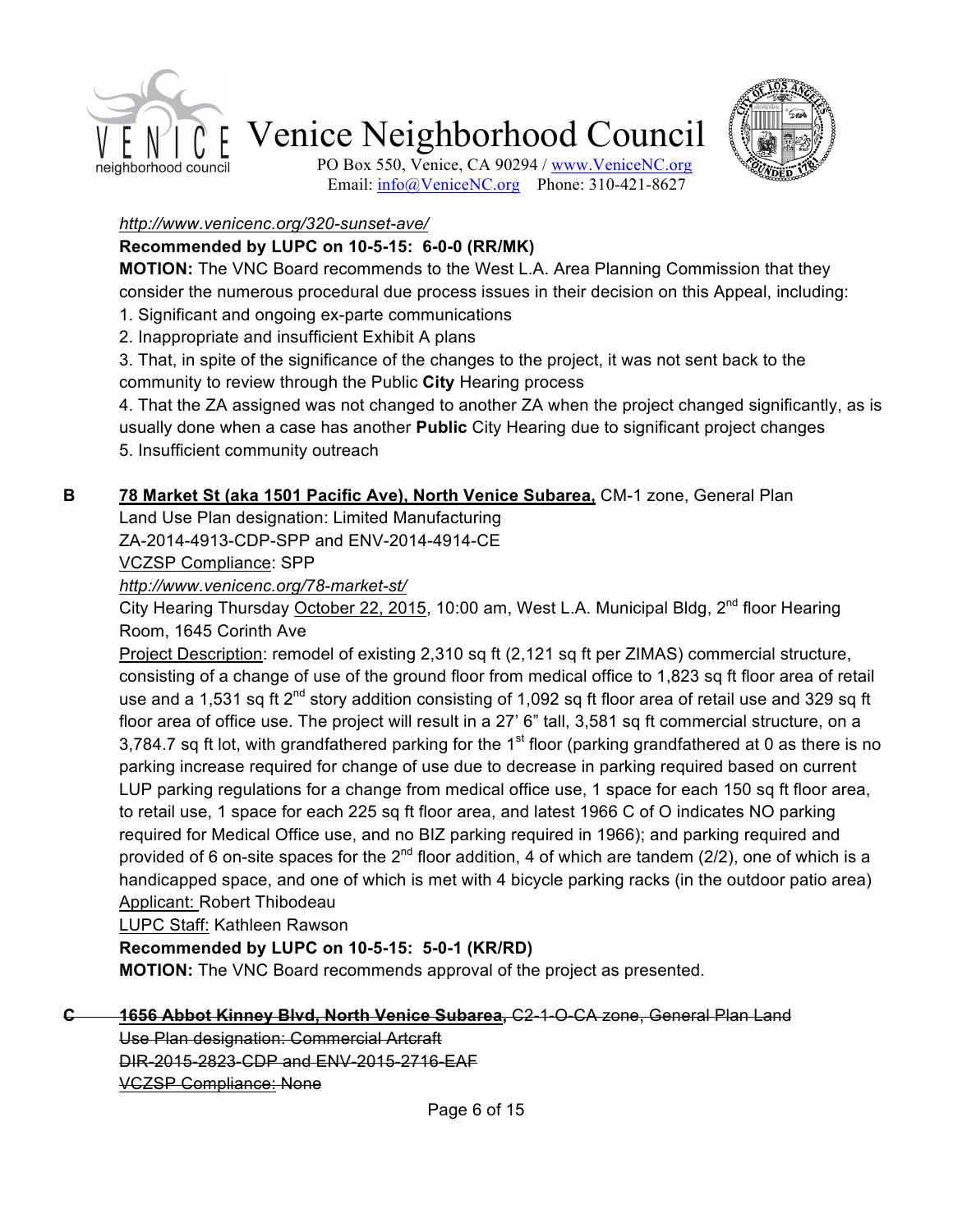



PO Box 550, Venice, CA 90294 / www.VeniceNC.org Email: info@VeniceNC.org Phone: 310-421-8627

#### *http://www.venicenc.org/1656-abbot-kinney-blvd/*

**City Hearing Thursday October 22, 2015, 9:30 am, City Hall, 200 N. Spring St., Room 1050** Project Description: "reversion to acreage" (TT-72841-REV) to legally delineate, acknowledge and record the property and approve minor site and landscape maintenance/improvements, including installing "living fence" no more than 3'6" tall with bougainvillea, along Venice Blvd, refinishing 703 sq ft of decorative concrete access driveway from Venice Blvd w/740 sq ft of decorative concrete to match, adjoining the existing driveway, installing custom swinging gate adjoining existing driveway from Venice Blvd, planting new landscaping, including 8 living fence planters with one extended planter along Abbot Kinney and Venice Blvd containing approx. 41 5-gallon shrubs, 3 boxed trees & approx. 1,324 sq ft of botanical ground cover to replace existing pavement or gravel Applicant: Chris Parker

LUPC Staff: Robin Rudisill, Chair

### **Recommended by LUPC on 9-21-15: 4-0-2 (TD/MK)**

**MOTION:** The VNC Board recommends denial of the project.

### **D 910 Abbot Kinney Blvd & 916 Main St, North Venice Subarea,** C2-1 zone, General

Plan Land Use

Plan designation: Neighborhood Commercial

ZA-2014-3288-CDP-SPP and ENV-2014-3289-MND and ZA-2015-2104-CEX and ZA-2015-2105- CEX

VCZSP Compliance: SPP

*http://www.venicenc.org/910-abbot-kinney-blvd/*

City Hearing took place on August 6, 2015

Project Description: change of use of existing 1-story commercial building from office, retail, medical offices and storage to 5 retail spaces (6,503 sq ft), 1 restaurant space (2,061 sq ft) with outdoor patio (550 sq ft) & storage

Applicant: Robert Thibodeau

LUPC Staff: Robert Aronson, Vice Chair

## **Recommended by LUPC on 9-21-15: 4-0-2 (RA/MK)**

**MOTION:** The VNC Board recommends approval of the shell and core as presented, with 20 actual parking spaces and 8 bike spaces with no outdoor alcohol or food adjacent to the school on the outside patio.

**E 820 Indiana Ave, Oakwood Subarea,** RD1.5-1 zone, General Plan Land Use Plan designation: Multiple-Family Residential Low Medium II, continued from August 24, 2015 meeting ZA-2014-3801-CDP-ZAA-MEL and ENV-2014-3802-MND and DIR-2014-3591-VSO VCZSP Compliance: VSO

*http://www.venicenc.org/820-indiana-ave/*

City Hearing took place on September 10, 2015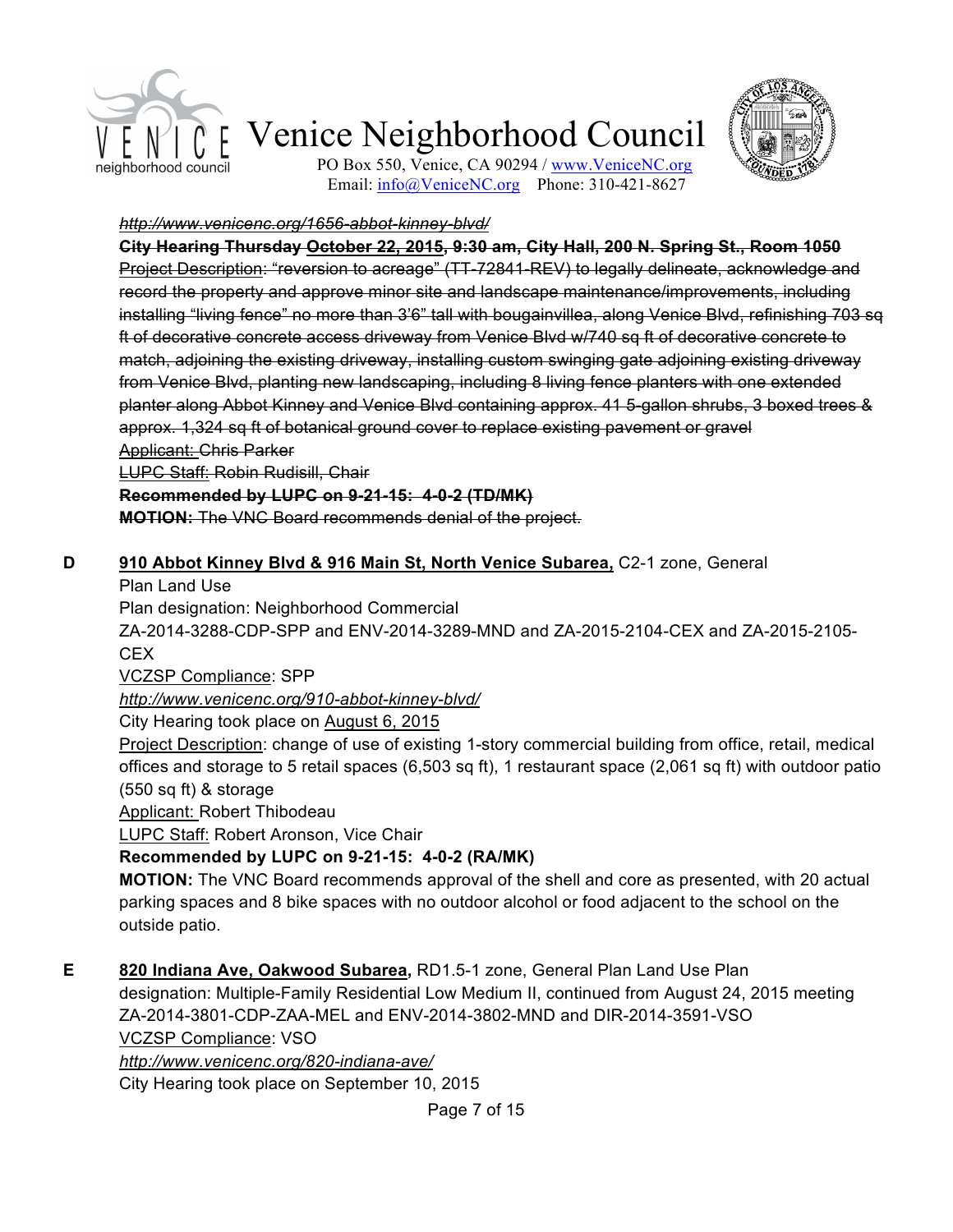

PO Box 550, Venice, CA 90294 / www.VeniceNC.org Email: info@VeniceNC.org Phone: 310-421-8627

Project Description: Mello Act Determination, construction, use & maintenance of a 3-story, **30' 1 ½" tall (51' 10" vs. ground floor elevation of 21' 8 ½") with sloped roof,** 2,300 sq ft, second SFD & attached 2-car garage and 3 uncovered **parking** spaces, on a lot with an existing 1-story, 1,357 sq ft SFD, built in 1922, which is to remain; ZAA **requested** to allow a 6' wide passageway in lieu of 8' as required, all on a 5,281 sq ft lot, with total project size of 3,657 sq ft (69% FAR) Applicant: Matthew Royce LUPC Staff: Mehrnoosh Mojallali

**Recommended by LUPC on 10-5-15: 6-0-0 (MM/RD)**

**MOTION:** The VNC Board recommends approval of the project as presented.

**F 414-414 ½ Brooks Ave, Oakwood Subarea,** RD1.5-1 zone, General Plan Land Use designation:

Multiple-Family Residential Low Medium II

ZA-2014-4273-CDP and ENV-2014-4274-CE and ZA-2013-1079-ZAA\* and DIR-2014-4145-VSO VCZSP Compliance: VSO

### *http://www.venicenc.org/414-brooks-ave/*

City Hearing took place on September 24, 2015

Project Description: demo of existing detached 325 sq ft garage & construction of a 3-story, 29' 6" tall, 692 sq ft  $2^{nd}$  dwelling unit w/408 sq ft of uncovered deck/balcony areas over a 675 sq ft attached 3car garage, in conjunction with an existing single-family dwelling & detached 2-car garage, all on a 5,200 sq ft lot.

(\* ZAA for reduced passageway of 5' **(as is existing)** in lieu of required 10' for the purpose of constructing a  $2^{nd}$  dwelling unit at the rear of the property was approved in advance, on  $7/2/13$ ) Applicant: Milton Devore

LUPC Staff: Gabriel Ruspini

## **Recommended by LUPC on 9-21-15: 5-0-1 (GR/MR)**

**MOTION:** The VNC Board recommends approval of the project as presented.

**ACTION: 9C pulled. Consent Calendar approved as amended (SA/HH 14-0-2).**

**IN FAVOR: Marc Saltzberg, Kristopher Valentine, Hugh Harrison, Robin Rudisill, Jed Pauker, Sylvia Aroth, Melissa Diner, George Francisco, George Gineris, Matt Kline, Ira Koslow, Max Sloan, Kelley Willis, Bud Jacobs, AGAINST: NONE ABSTAIN: Mike Newhouse, Joe Murphy**

**10. Announcements & Public Comment on items not on the Agenda (7:58PM -- 10 minutes)** *[No more than 1 minute per person – no Board member announcements permitted]* **Jared ben-Noah, Rita Opermeyer, Mark Lipman, Lydia Ponce, Jean Harrington, Sage Clemenco**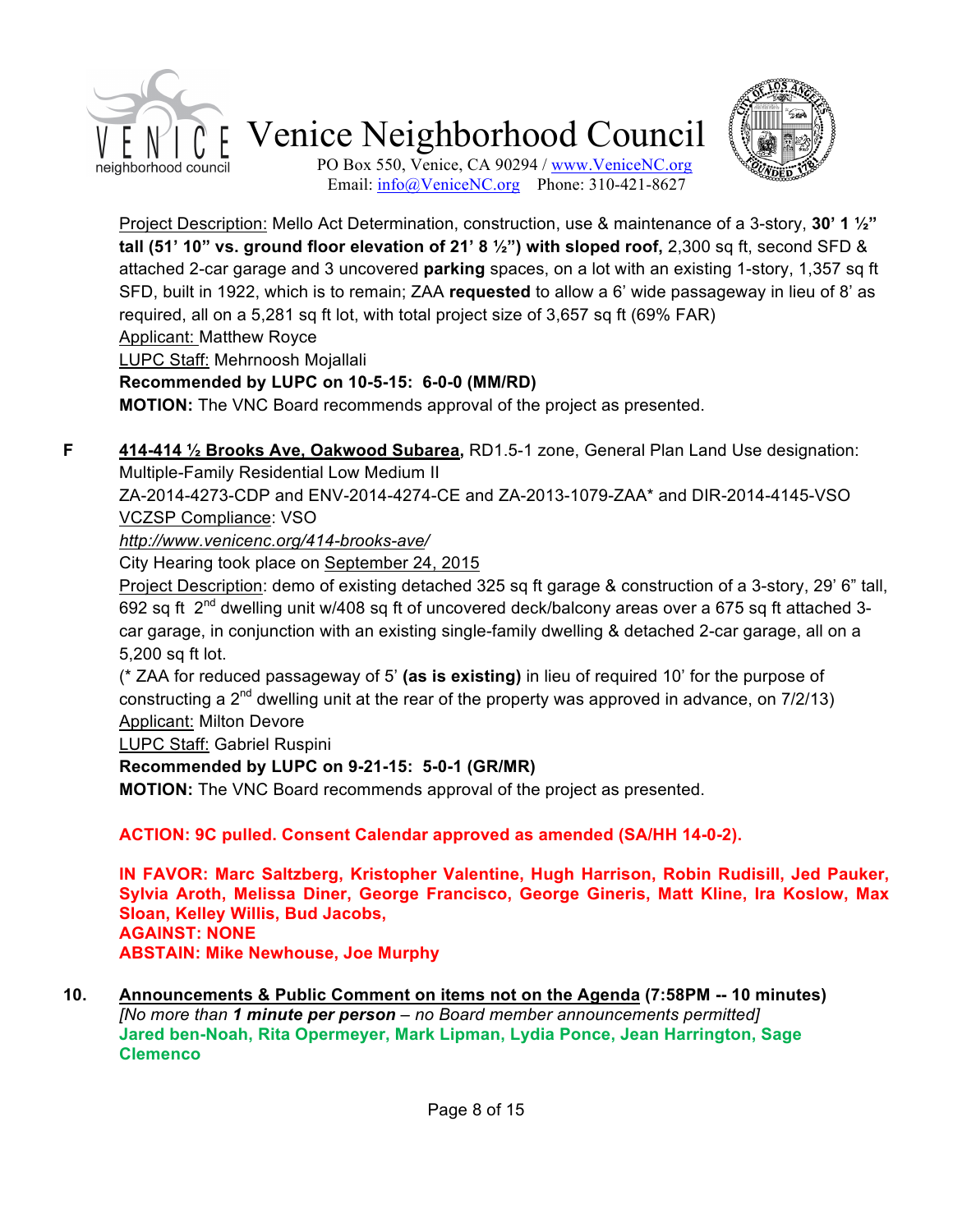

PO Box 550, Venice, CA 90294 / www.VeniceNC.org Email: info@VeniceNC.org Phone: 310-421-8627



- **11. Old Business** *[Discussion and possible action]* **(8:10PM -- 15 minutes)**
- **A1 Presentation by Jessie Holzer from Councilman Bonin's office (5 minutes)**
- **A2 Additional Crosswalks implemented on Pacific Ave bet. Navy and Washington Ave.** (**5 minutes)** Melissa Diner on behalf of the OFW Committee (melissa.diner@venicenc.org)

**MOTION:** The Venice Neighborhood Council recommends the installation of crosswalks from Navy to Washington on Pacific Ave. Printed on road, with flashing lights or markers.

**Pulled and sent back to committee by maker of the motion.**

**A3 Traffic Light Installation on Pacific Ave., @ Sunset Ave.** (**5 minutes)** (Aaron Davis aaronloringdavis@gmail.com)

**MOTION:** The Venice Neighborhood Council supports the investigation and feasibility of a traffic light to be installed on Pacific Ave., @ Sunset Ave., which is at approximately 510 Pacific Ave.

**Pulled from agenda.**

#### **Joe Murphy left 8:50PM.**

- **12. LUPC (8:25PM 80 minutes)** Robin Rudisill on behalf of LUPC, (Chair-lupc@VeniceNC.org) *[Discussion and possible action]*
- **A 934 Amoroso Place, Milwood Subarea**, **(15 minutes)** R2-1 zone, General Plan Land Use Plan designation: Multiple-Family Residential Low Medium I DIR-2015-2907-CDP-SPP and ENV-2015-2906-CE VCZSP Compliance: SPP

*http://www.venicenc.org/934-amoroso-place/*

**City Hearing Thursday October 26, 2015 has been CANCELLED**

Project Description: *On a Walk Street*--demo of 148 sq ft of existing 833 sq ft SFD & demo of detached accessory garage; construct 1<sup>st</sup> floor addition of 169 sq ft, new 2<sup>nd</sup> floor of 1,463 sq ft, a roof deck and a new attached 2-car garage to the existing SFD. New Recreation Room. Total sq ft proposed is 2,317, on a 3,590 sq ft lot

Applicant: Bill Tsui, YU2e, Inc., LOC Equities, LLC

LUPC Staff: Gabriel Ruspini

**Recommended by LUPC on 10-5-15: 3-2-1 (GR/MK)**

**MOTION:** The VNC Board recommends denial of the project as presented, for the following reasons: 1. The project is on a Walk Street, on the south side of the 900 block, with a predominance of original, small, 1-story buildings.

 $2.$  The proposed project is a 2-story single-family dwelling that is significantly larger than the existing structure on the site, a 1-story craftsman style bungalow circa 1921, and significantly larger than the other structures in the surrounding existing neighborhood, and as such does not meet the standards required such that Findings can be made as per Section 8. C. 1. of the Venice Coastal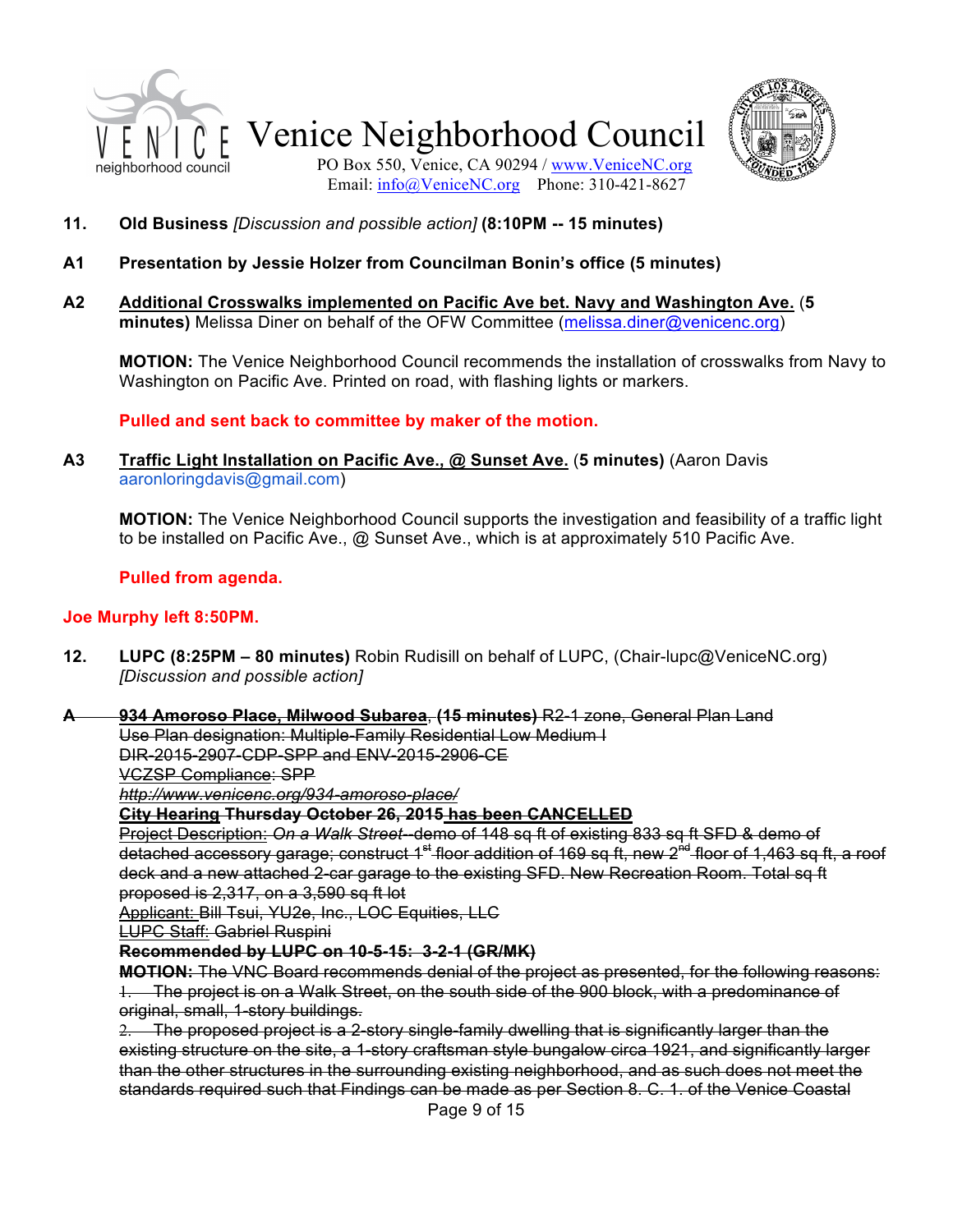



PO Box 550, Venice, CA 90294 / www.VeniceNC.org Email: info@VeniceNC.org Phone: 310-421-8627

Zone Specific Plan, which requires: "That the Venice Coastal Development Project is compatible in scale and character with the existing neighborhood, and that the Venice Coastal Development Project would not be materially detrimental to adjoining lots or the immediate neighborhood." 3. The project does not comply with the Venice LUP Policies on Preservation of Venice as a Special Coastal Community, which require the preservation of neighborhood scale, mass and character and architectural diversity.

#### **Postponed to next board meeting.**

**B 2919 Sanborn Ave, Southeast Venice Subarea, (10 minutes)** R1-1-O zone, General Plan Land Use Plan designation: Single-Family Residential Low, Dual Permit Jurisdiction Coastal Zone, continued from September 21, 2015 meeting ZA-2014-4517-CDP-SPP-MEL and ENV-2014-4518-CE VCZSP Compliance: SPP *http://www.venicenc.org/2919-sanborn-ave/* City Hearing took place on September 17, 2015 Project Description: Mello Act Determination, demo of existing SFD & construction of a 30' 7", 2-story, 3,186 sq ft SFD w/ attached 400 sq ft garage & 1 uncovered parking space, on a 4,584 sq ft lot (70% FAR) Applicant: Daphne Abergel LUPC Staff: Maury Ruano **Recommended by LUPC on 10-5-15: 4-2-0 (RR/RD) MOTION:** The VNC Board recommends approval of the project as presented.

### **ACTION: Motion approved (RR/JP 11-2-2).**

**IN FAVOR: Marc Saltzberg, Kristopher Valentine, Hugh Harrison, Robin Rudisill, Sylvia Aroth, Melissa Diner, George Francisco, Matt Kline, Ira Koslow, Max Sloan, Bud Jacobs, AGAINST: Kelley Willis, George Gineris ABSTAIN: Mike Newhouse, Jed Pauker**

**C 2205 Ocean Ave, Southeast Venice Subarea, (10 minute)** RD1.5-1-O zone, General Plan Land Use designation: Multiple-Family Residential Low Medium II, Dual Permit Jurisdiction Coastal Zone ZA-2015-1118-CDP-ZAA-SPP and ENV-2015-1119-CE **Recommended by LUPC on 10-5-15: 5-0-1 (RR/KR) MOTION:**

The VNC Board recommends approval of the project as a "VNC De Minimis Project."

**ACTION: Motion approved (RR/MD 14-0-1).**

**IN FAVOR: Marc Saltzberg, Kristopher Valentine, Hugh Harrison, Robin Rudisill, Jed Pauker, Sylvia Aroth, Melissa Diner, George Francisco, George Gineris, Matt Kline, Ira Koslow, Max Sloan, Kelley Willis, Bud Jacobs AGAINST: NONE ABSTAIN: Mike Newhouse**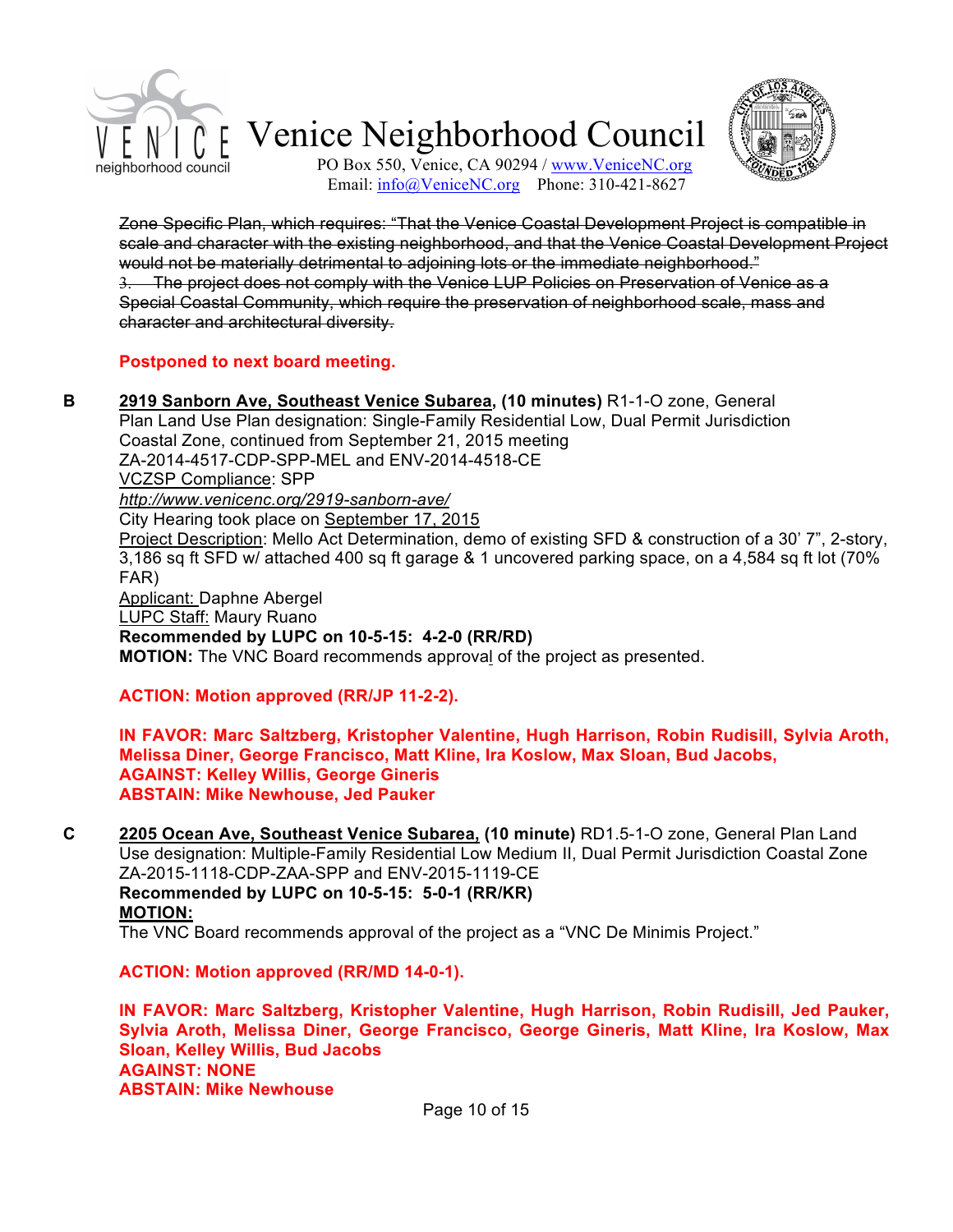



PO Box 550, Venice, CA 90294 / www.VeniceNC.org Email: info@VeniceNC.org Phone: 310-421-8627

**D 333 Windward Ave, North Venice Subarea, (15 minute)** RD1.5-1-O zone, General Plan Land Use designation: Multiple-Family Residential Low Medium II

ZA-2015-1894-CEX and DIR-2014-1514-VSO

**Recommended by LUPC on 10-5-15: 3-2-1 (MK/KR)**

**MOTION:** The VNC Board recommends to the Coastal Commission and to City Planning that the project is not a candidate for a Coastal Exemption (CEX) and recommends that it go through the CDP process.

**ACTION: Motion fails (RR/MS 4-8-3).**

**IN FAVOR: Kristopher Valentine, Jed Pauker, Kelley Willis, Bud Jacobs, AGAINST: Marc Saltzberg, Hugh Harrison, Melissa Diner, George Francisco, George Gineris, Matt Kline, Ira Koslow, Max Sloan, ABSTAIN: Mike Newhouse, Robin Rudisill, Sylvia Aroth**

**ACTION: Motion to recommend approval of project at 333 Windward Ave passes (MD/HH 6-5-4)**

**IN FAVOR: Hugh Harrison, Melissa Diner, George Francisco, Max Sloan, Kelley Willis, Bud Jacobs,**

**AGAINST: Marc Saltzberg, Kristopher Valentine, Jed Pauker, George Gineris, Ira Koslow, ABSTAIN: Mike Newhouse, Robin Rudisill, Sylvia Aroth, Matt Kline Public Comment: Jim Murez**

**E 219 Howland Canal, Venice Canals Subarea, (10 minute)** RW1-1-O zone, General Plan Land Use designation: Single-Family Residential Low Medium I, Dual Permit Jurisdiction Coastal Zone, Continued from September 21, 2015 meeting DIR-2015-2795-VSO, and Administrative CDP to be obtained from State **Recommended by LUPC on 10-5-15: 5-0-1 (RR/KR) MOTION:** The VNC Board recommends approval of the project as a "VNC De Minimis Project."

**Public Comment: Chris Parker**

**ACTION: Motion approved (RR/HH 14-0-1).**

**IN FAVOR: Marc Saltzberg, Kristopher Valentine, Hugh Harrison, Robin Rudisill, Jed Pauker, Sylvia Aroth, Melissa Diner, George Francisco, George Gineris, Matt Kline, Ira Koslow, Max Sloan, Kelley Willis, Bud Jacobs AGAINST: NONE ABSTAIN: Mike Newhouse**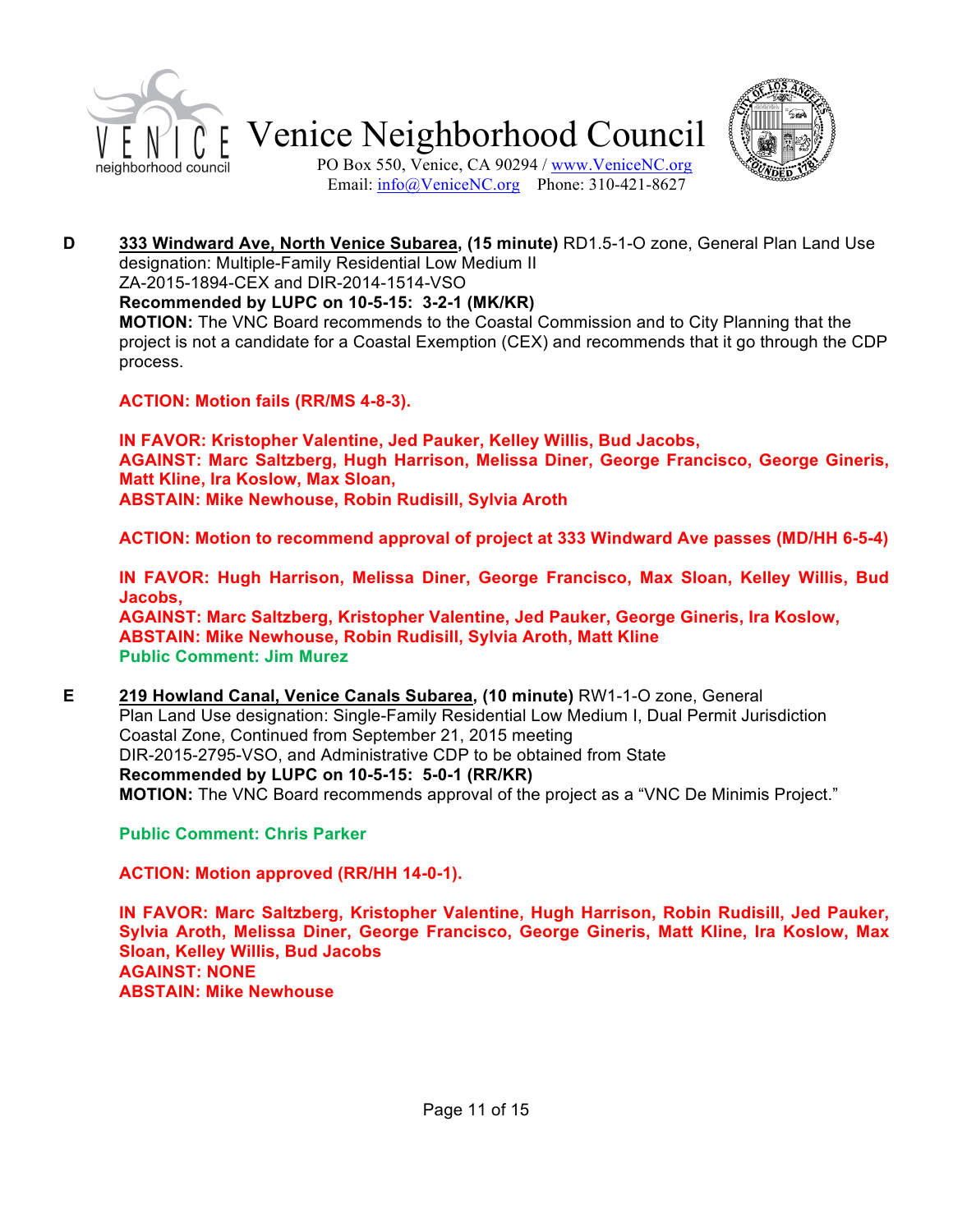



PO Box 550, Venice, CA 90294 / www.VeniceNC.org Email: info@VeniceNC.org Phone: 310-421-8627

#### **F Request for Change in the City Attorney's Position on CUB Conditions, (20 minutes)** Sarah Blanche, Public Strategies

### **Recommended by LUPC on 10-5-15: 6-0-0 (RR/KR)**

**MOTION:** Whereas: The City Attorney's Office has taken a position that the City of Los Angeles does not have the authority to regulate (e.g. is preempted from regulating) retailers' alcohol sales and distribution practices, and

Whereas: An examination of legal precedent implies that the City Attorney's position overstates the breadth of the State's alcohol licensing authority, ignores recent case law, and disregards the practices of multiple other California jurisdictions, and

Whereas: Substantial legal precedent exists, establishing local jurisdictions' ability to impose conditions restricting or impacting the sale, use or distribution of alcohol *if* the conditions are reasonably tailored to address legitimate zoning/land use impacts, and

Whereas: The City Attorney's position significantly undermines local communities' ability to prevent and abate public nuisances associated with the sale of alcohol by restricting the placement of conditions on, among other examples, hours of sale of alcohol, happy hours (rules and regulations), container sizes, and types of alcohol sold.

Therefore, Be It Resolved, the VNC Board recommends that Councilmember Bonin advocate for the City Attorney's Office to change its position regarding preemption and the City's authority to regulate, i.e. condition and enforce, alcohol sales and distribution practices, to reflect that:

1. The City of Los Angeles is *not* preempted and therefore does have the authority to regulate retailers' alcohol sales and distribution practices.

2. Nuisance activities can be directly related to alcohol sales, thus establishing a clear nexus between local police/zoning powers and alcohol sales and thereby rendering admissible the placement on CUB permits of conditions restricting or impacting the sale of alcohol.

3. All City Personnel should allow conditions on CUB permits that regulate, i.e. condition and enforce, retailers' sales and distribution of alcohol.

## **Postponed to next board meeting.**

**G 1656 Abbot Kinney Blvd, North Venice Subarea,** C2-1-O-CA zone, General Plan Land

Use Plan designation: Commercial Artcraft

DIR-2015-2823-CDP and ENV-2015-2716-EAF

VCZSP Compliance: None

*http://www.venicenc.org/1656-abbot-kinney-blvd/*

**City Hearing Thursday October 22, 2015, 9:30 am, City Hall, 200 N. Spring St., Room 1050** Project Description: "reversion to acreage" (TT-72841-REV) to legally delineate, acknowledge and record the property and approve minor site and landscape maintenance/improvements, including installing "living fence" no more than 3'6" tall with bougainvillea, along Venice Blvd, refinishing 703 sq ft of decorative concrete access driveway from Venice Blvd w/740 sq ft of decorative concrete to match, adjoining the existing driveway, installing custom swinging gate adjoining existing driveway from Venice Blvd, planting new landscaping, including 8 living fence planters with one extended planter along Abbot Kinney and Venice Blvd containing approx. 41 5-gallon shrubs, 3 boxed trees & approx. 1,324 sq ft of botanical ground cover to replace existing pavement or gravel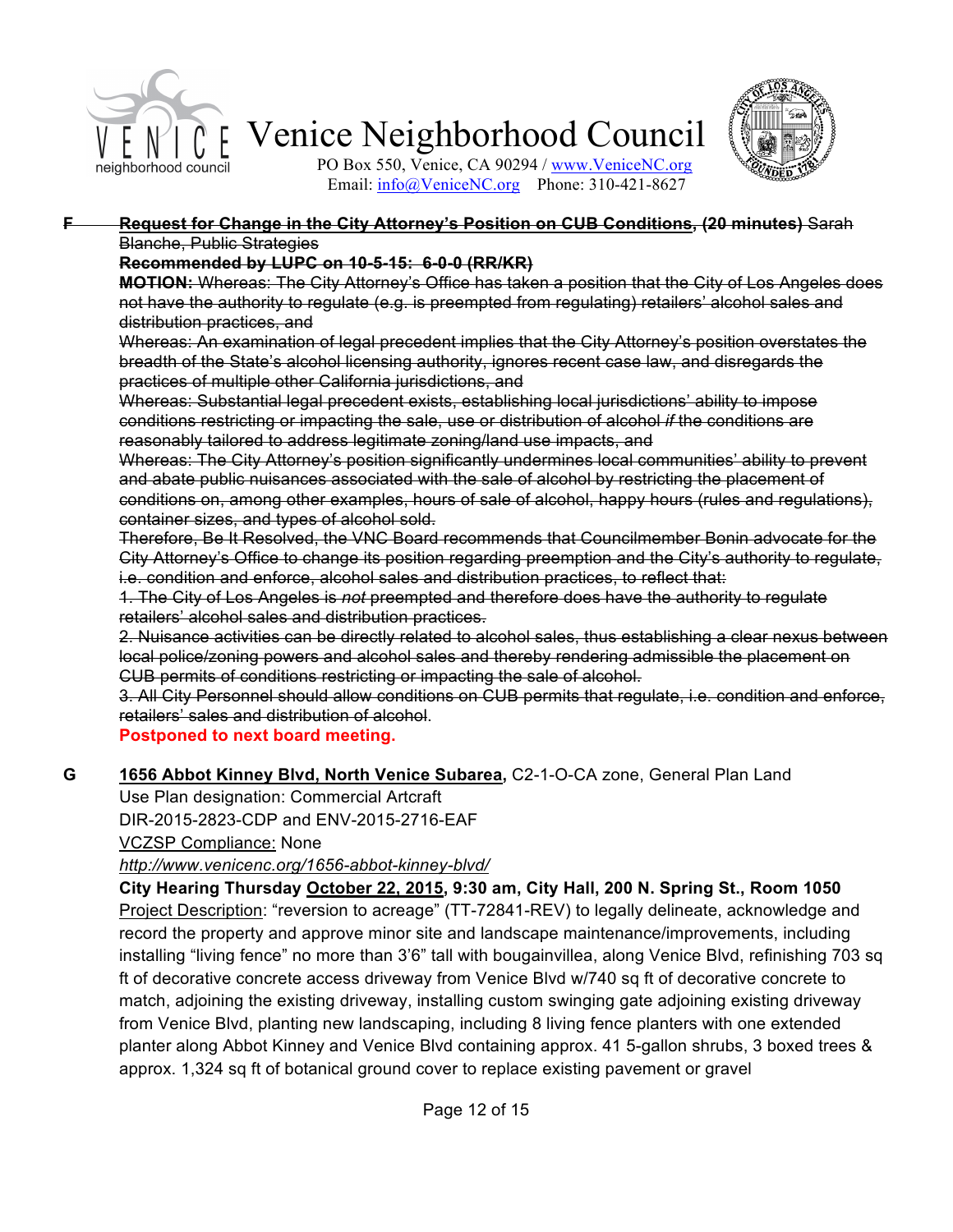



PO Box 550, Venice, CA 90294 / www.VeniceNC.org Email: info@VeniceNC.org Phone: 310-421-8627

Applicant: Chris Parker LUPC Staff: Robin Rudisill, Chair **Recommended by LUPC on 9-21-15: 4-0-2 (TD/MK) MOTION:** The VNC Board recommends denial of the project.

**ACTION: Moved from Consent Calendar.**

**Public Comment: Jim Faul, Chris Parker, Jim Murez**

**Motion approved (RR/SA 13-1-1).**

**IN FAVOR: Marc Saltzberg, Kristopher Valentine, Hugh Harrison, Robin Rudisill, Jed Pauker, Sylvia Aroth, Melissa Diner, George Gineris, Ira Koslow, Max Sloan, Kelley Willis, Bud Jacobs, Matt Kline, AGAINST: George Francisco ABSTAIN: Mike Newhouse**

- **13. New Business (9:45PM 30 minutes)** *[Discussion and possible action]*
- **A Creation of an OFW Community Liaison to the Dept. of Recreation and Parks (15 minutes)**  (Melissa Diner melissa.diner@venicenc.org)

**MOTION:** The Venice Neighborhood Council recommends the the LA Dept. of Recreation and Parks (RAP) work with a Community Liaison, to be appointed by the VNC, as a participant in the decisionmaking process for OFW Event and Film Permits. The VNC further recommends that the Dept. of Recreation and Parks notify the Community Liaison of all permit applicant info.

**ACTION: Motion approved (MD/IK 14-0-1).**

**Public Comment: Lydia Ponce**

**IN FAVOR: Marc Saltzberg, Kristopher Valentine, Hugh Harrison, Robin Rudisill, Jed Pauker, Sylvia Aroth, Melissa Diner, George Gineris, George Francisco, Ira Koslow, Max Sloan, Kelley Willis, Bud Jacobs, Matt Kline AGAINST: NONE ABSTAIN: Mike Newhouse**

**B 644 Sunset Ave, Oakwood Subarea, (15 minutes)** (Robin Rudisill)

RD1.5-1 zone, General Plan Land Use designation: Multiple-Family Residential Low Medium II ZA-2015-913-CDP-MEL and ENV-2015-914-CE and DIR-2015-762-VSO VCZSP Compliance: VSO *http://www.venicenc.org/644-sunset-ave/*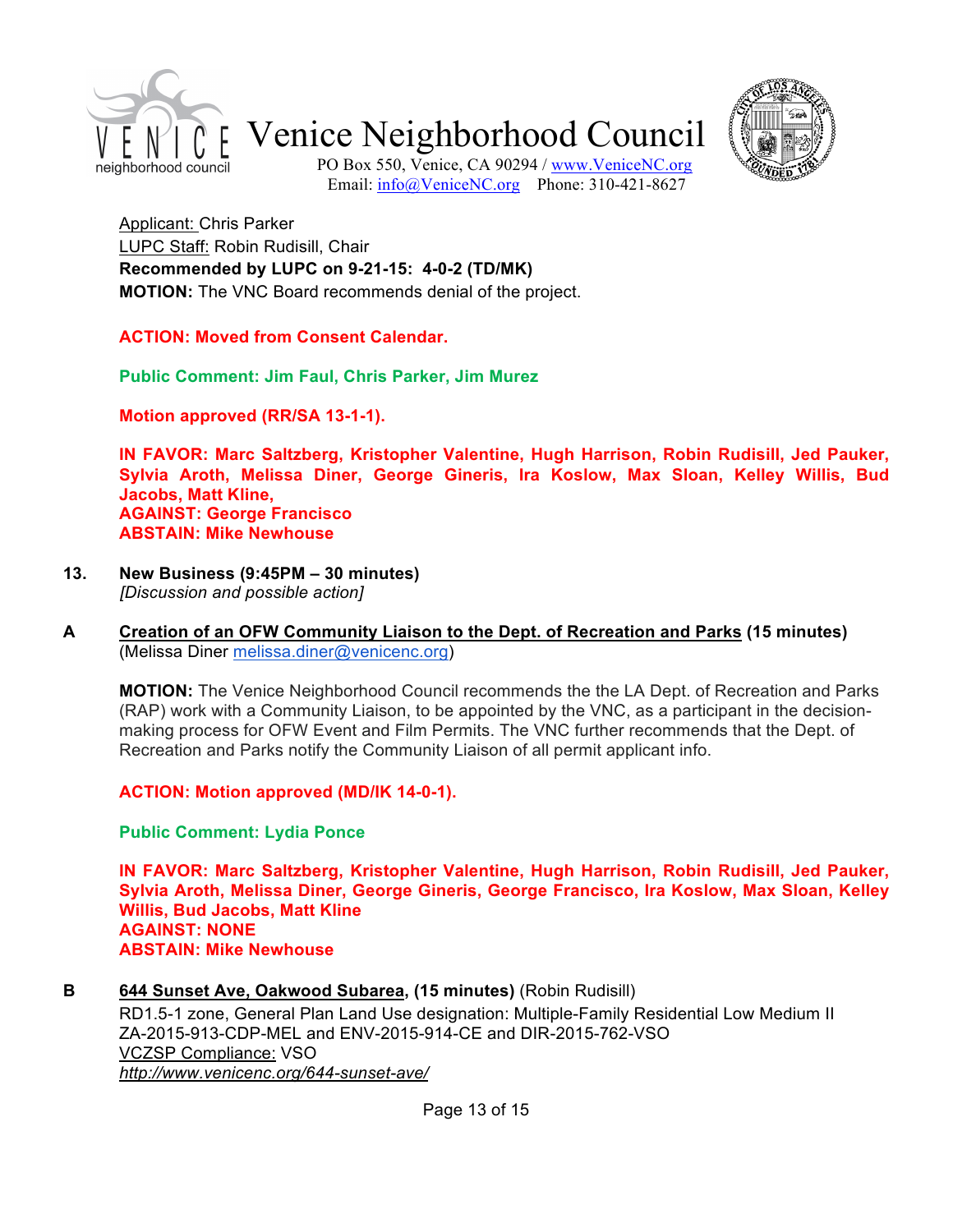



PO Box 550, Venice, CA 90294 / www.VeniceNC.org Email:  $info@V$ eniceNC.org Phone: 310-421-8627

City Hearing Thursday November 12, 2015, 11 am, West L.A. Municipal Bldg, 2<sup>nd</sup> floor Hearing Room, 1645 Corinth Ave

Project Description: Mello Act Determination and demo of existing 1-story SFD & construction of a new 2-story SFD w/roof deck & attached garage, on a 4,802 sq ft lot (note: square footage of project not provided on VSO or any plans provided) Applicant: David Crimmins

**MOTION:** The VNC Board recommends approval of the project as presented.

**ACTION: Motion approved (RR/IK 14-0-1).**

**Public Comment: Irv Katz, Lydia Ponce**

**IN FAVOR: Marc Saltzberg, Robin Rudisill, Kristopher Valentine, Hugh Harrison, Jed Pauker, Sylvia Aroth, Melissa Diner, George Gineris, George Francisco, Ira Koslow, Max Sloan, Kelley Willis, Bud Jacobs, Matt Kline AGAINST: NONE ABSTAIN: Mike Newhouse**

- **14. Board Member Comments on subject matters within the VNC jurisdiction (10:15PM 5 minutes)**
- **15. Adjourn**

**ACTION: Meeting adjourned 10:15PM (KV/IK 14-0-1).**

**IN FAVOR: Marc Saltzberg, Robin Rudisill, Sylvia Aroth, Melissa Diner, George Francisco, George Gineris, AGAINST: Kristopher Valentine, Ira Koslow, Kelley Willis, Bud Jacobs, ABSTAIN: Mike Newhouse, Hugh Harrison, Jed Pauker, Matt Kline, Max Sloan,**

#### **List of Venice Neighborhood Council Committees & Chairs – Volunteers Welcome**

| Administrative              | Mike Newhouse                                       | Communications          | Jed Pauker                     |
|-----------------------------|-----------------------------------------------------|-------------------------|--------------------------------|
| Arts                        | Eduardo Manilla                                     | <b>Discussion Forum</b> | Joe Murphy                     |
| <b>Budget &amp; Finance</b> | Hugh Harrison                                       | <b>Business</b>         | George Francisco               |
| Education                   | Bud Jacobs                                          | Housing                 | Abigail Myers, Helen Stotler   |
| Land Use and Planning       | Robin Rudisill                                      | Mass/Scale/Character    | Sue Kaplan                     |
| Neighborhood                | Marc Saltzberg                                      | Parking/Transportation  | Abigail Myers                  |
| Ocean Front Walk            | Melissa Diner                                       | <b>Public Safety</b>    | George Francisco               |
| Outreach                    | Sylvia Aroth                                        | Santa Monica Airport    | Laura Silagi, Abigail Myers    |
| Rules & Election            | Ira Koslow                                          | 2015/16 Election        | Elizabeth Wright, Ivan Spiegel |
| Environmental               | Abigail Myers, Erin Sullivan-Ward, Barbara Lonsdale |                         |                                |

DISABILITY POLICY: As covered under Title II of the Americans with Disabilities Act, the Venice Neighborhood Council does not discriminate on the basis of disability and, upon request, the Venice Neighborhood Council will provide